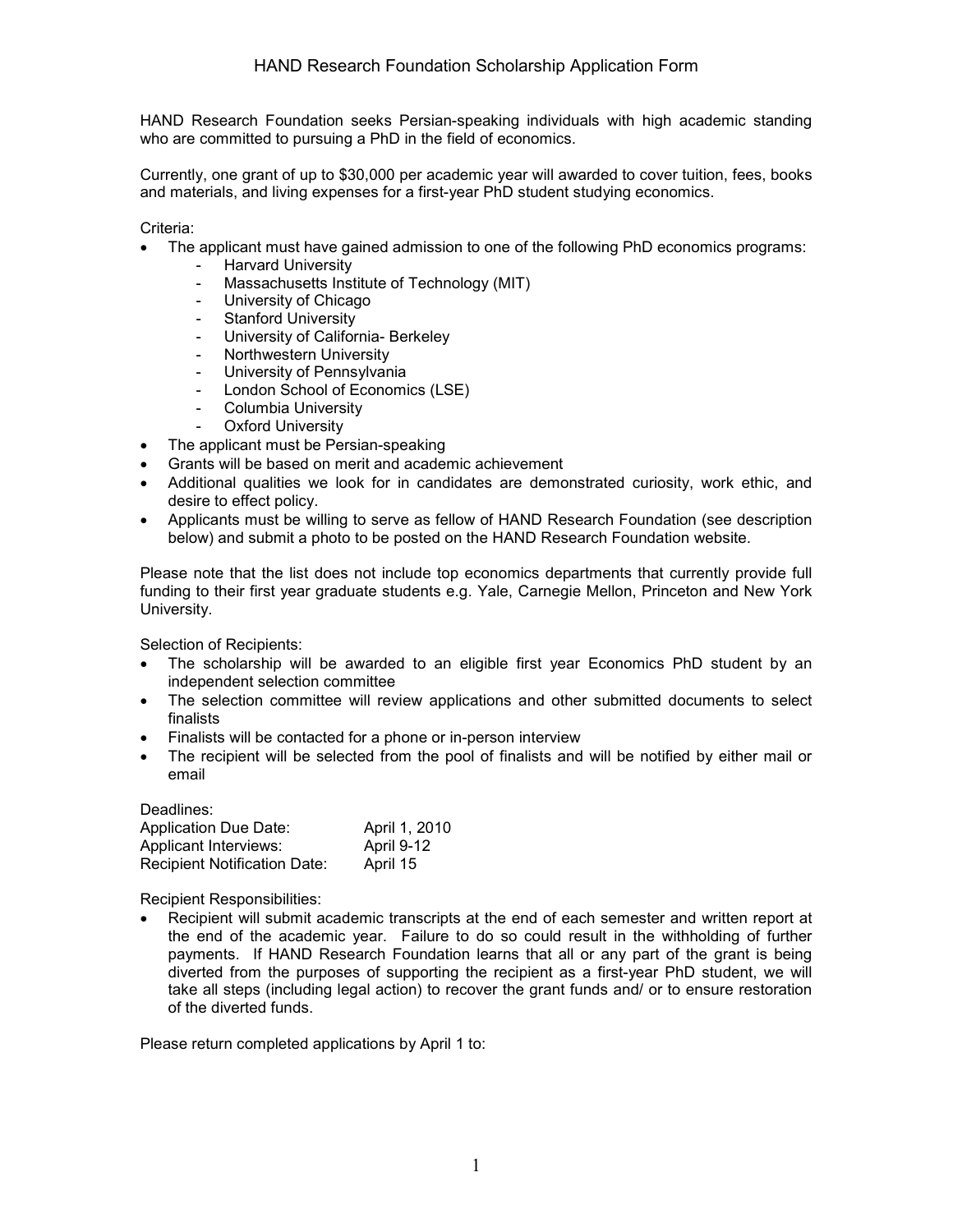HAND Research Foundation PO Box 5655 Redwood City CA 94063

Please submit any inquiries to: kaveh.mailesi@gmail.com <http://www.handresearch.org/pages/scholarships.php>

### HAND Research Foundation Fellowship Description

The goal of our scholarship is to cultivate the next generation of great Iranian economists, and unleash their talents in service of the future economy of Iran as well as the rest of the world. At HAND Research Foundation we believe that community is as important as what we accomplish individually towards reaching this goal. Towards that end we aim to also build a community among young economists from Iran through our website www[.handresearch.org](http://handresearch.org/) and other forms of networking including conferences. In order to achieve this we need all members of the community to feel ownership of this and take personal responsibility to make it a reality. Therefore we ask that all recipients of HAND Research Foundation scholarships make a commitment to invest back into the system as a Fellow of the Foundation for the duration of their PhD program.

The three areas where Fellows normally contribute are:

- Contributing to the HAND Research Foundation website through content and interactivity

- Helping build a community among economic PhD students – both those that are linked to HAND and others via regular newsletter-type emails, conference calls, and conferences

- Research

Realizing that an excellent economics program is demanding and your first priority, and that the first year is particularly critical to your future success, as a Fellow we would expect your commitment to be spread out over four years.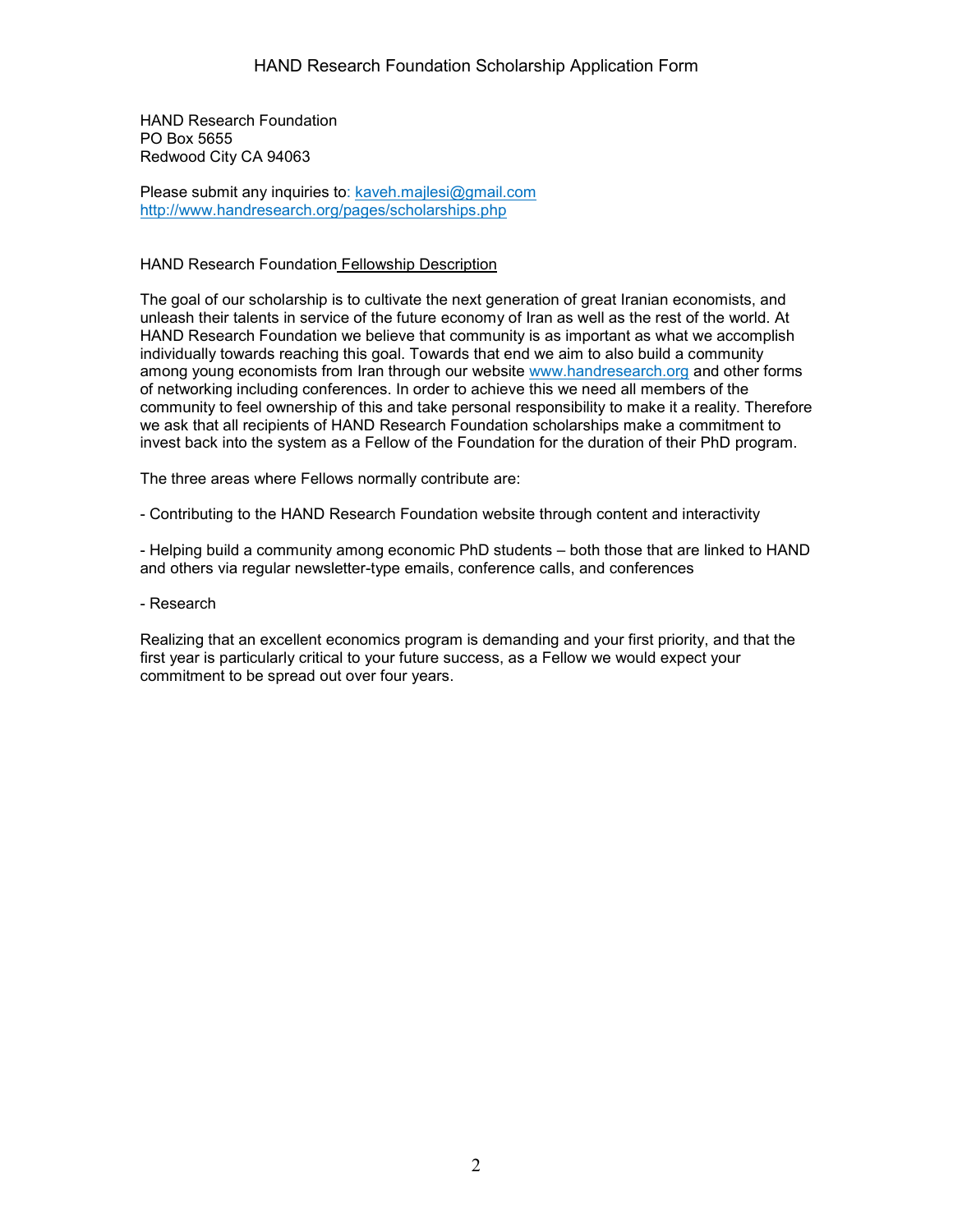| <b>Applicant Data</b>                  |                                             |                                                                     |                  |
|----------------------------------------|---------------------------------------------|---------------------------------------------------------------------|------------------|
| Name:                                  | (First)                                     | (Middle)                                                            | (Last)           |
| <b>Mailing Address:</b>                |                                             |                                                                     |                  |
|                                        | (Street)                                    |                                                                     |                  |
|                                        | (City)                                      | (State)                                                             | (Zip Code)       |
|                                        |                                             | (Country)                                                           |                  |
| Phone Number:                          |                                             |                                                                     |                  |
| Fax Number:                            |                                             | <u> 1989 - Johann John Stone, market fransk politiker (d. 1989)</u> |                  |
|                                        |                                             |                                                                     |                  |
| Date of Birth:                         | $\frac{1}{(Month)} \frac{1}{(Date)}$ (Year) |                                                                     |                  |
| Place of Birth:                        | $\overline{(City)}$                         |                                                                     | (State/ Country) |
|                                        |                                             | How did you learn about the HAND Research Foundation Scholarship?   |                  |
| __ HAND Website                        |                                             |                                                                     |                  |
|                                        |                                             |                                                                     |                  |
|                                        |                                             |                                                                     |                  |
|                                        |                                             |                                                                     |                  |
|                                        |                                             |                                                                     |                  |
| Other                                  |                                             |                                                                     |                  |
| <b>Previous Education</b>              |                                             |                                                                     |                  |
| Undergraduate School Name and Address: |                                             |                                                                     |                  |
|                                        |                                             |                                                                     |                  |
|                                        |                                             |                                                                     |                  |
|                                        |                                             |                                                                     |                  |
|                                        |                                             |                                                                     |                  |
|                                        |                                             |                                                                     |                  |

\_\_\_\_\_\_\_\_\_\_\_\_\_\_\_\_\_\_\_\_\_\_\_\_\_\_\_\_\_\_\_\_\_\_\_\_\_\_\_\_\_\_\_\_\_\_\_\_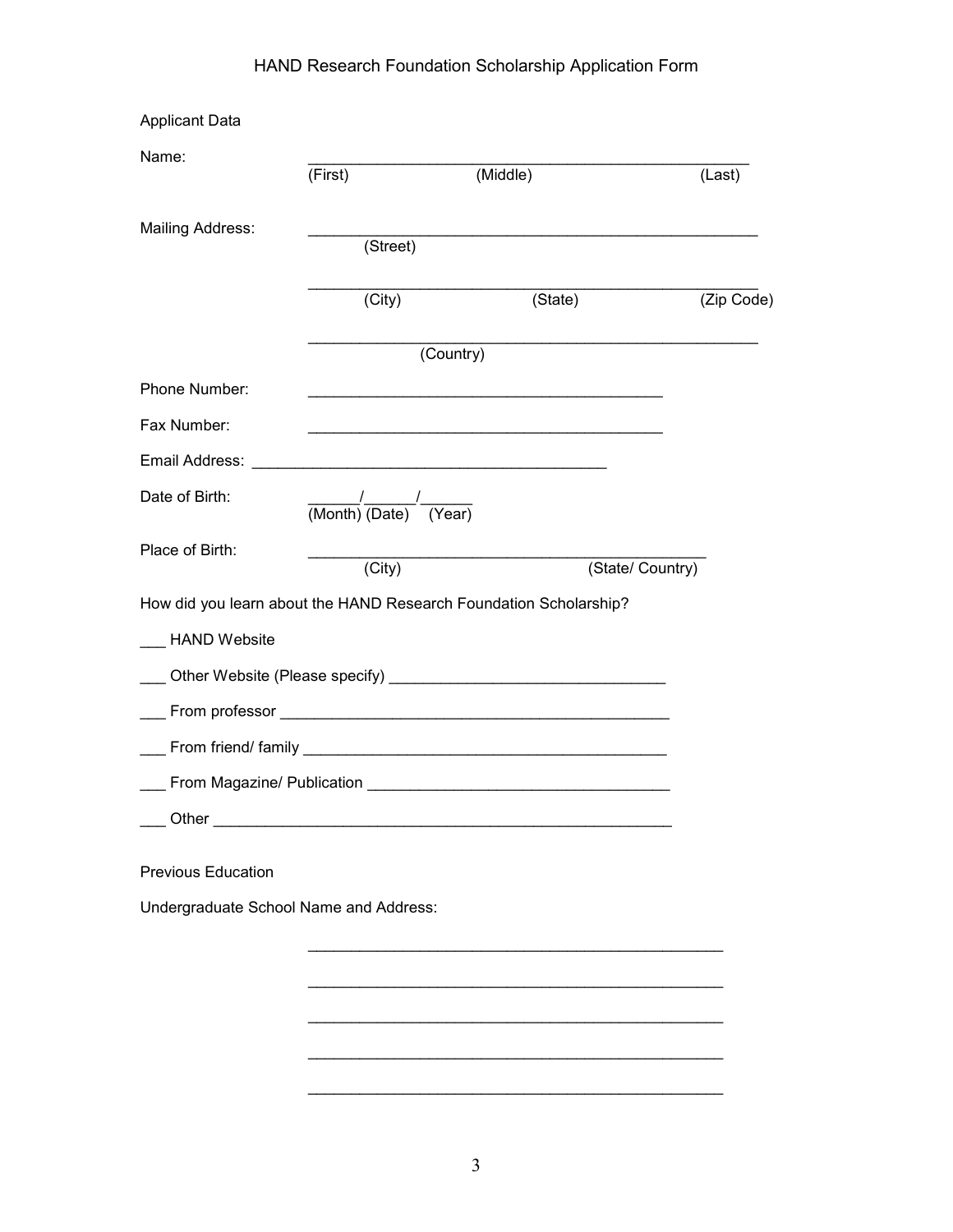| <b>Graduation Date:</b>                  |         |                                                                                                                        |             |
|------------------------------------------|---------|------------------------------------------------------------------------------------------------------------------------|-------------|
|                                          | (Month) | (Year)                                                                                                                 |             |
| Degree (including Field of Study):       |         |                                                                                                                        |             |
| Cumulative GPA:                          |         | <u>4.0</u> Scale / 2.0 Scale                                                                                           |             |
| Academic Honors Received:                |         |                                                                                                                        |             |
| <b>Extracurricular Activities:</b>       |         | <u> 1989 - Johann John Stein, markin fan it ferskearre fan it ferskearre fan it ferskearre fan it ferskearre fan i</u> |             |
| <b>Graduate School Name and Address:</b> |         |                                                                                                                        |             |
|                                          |         |                                                                                                                        |             |
|                                          |         |                                                                                                                        |             |
|                                          |         |                                                                                                                        |             |
|                                          |         |                                                                                                                        |             |
|                                          |         |                                                                                                                        |             |
|                                          |         |                                                                                                                        |             |
| <b>Graduation Date:</b>                  |         |                                                                                                                        |             |
|                                          | (Month) | (Year)                                                                                                                 |             |
| Degree (including Field of Study):       |         | <u> 1989 - Johann Barbara, martxa alemaniar a</u>                                                                      |             |
| Cumulative GPA:                          |         | <u> 1980 - Johann John Stone, market fan it ferskearre fan it ferskearre fan it ferskearre fan it ferskearre fan i</u> | / 4.0 Scale |
| Academic Honors Received:                |         |                                                                                                                        |             |
| <b>Extracurricular Activities:</b>       |         |                                                                                                                        |             |
| <b>GRE Score:</b>                        |         |                                                                                                                        |             |
|                                          |         |                                                                                                                        |             |

Graduate School 2 Name and Address:

 $\overline{\phantom{a}}$ 

**Graduation Date:** 

<u> 1989 - Johann Barbara, marka a shekara ta 1989 - An tsara tsa 1989 - An tsara tsa 1989 - An tsa 1989 - An tsa</u>

 $\sim$ 

 $\overline{\phantom{0}}$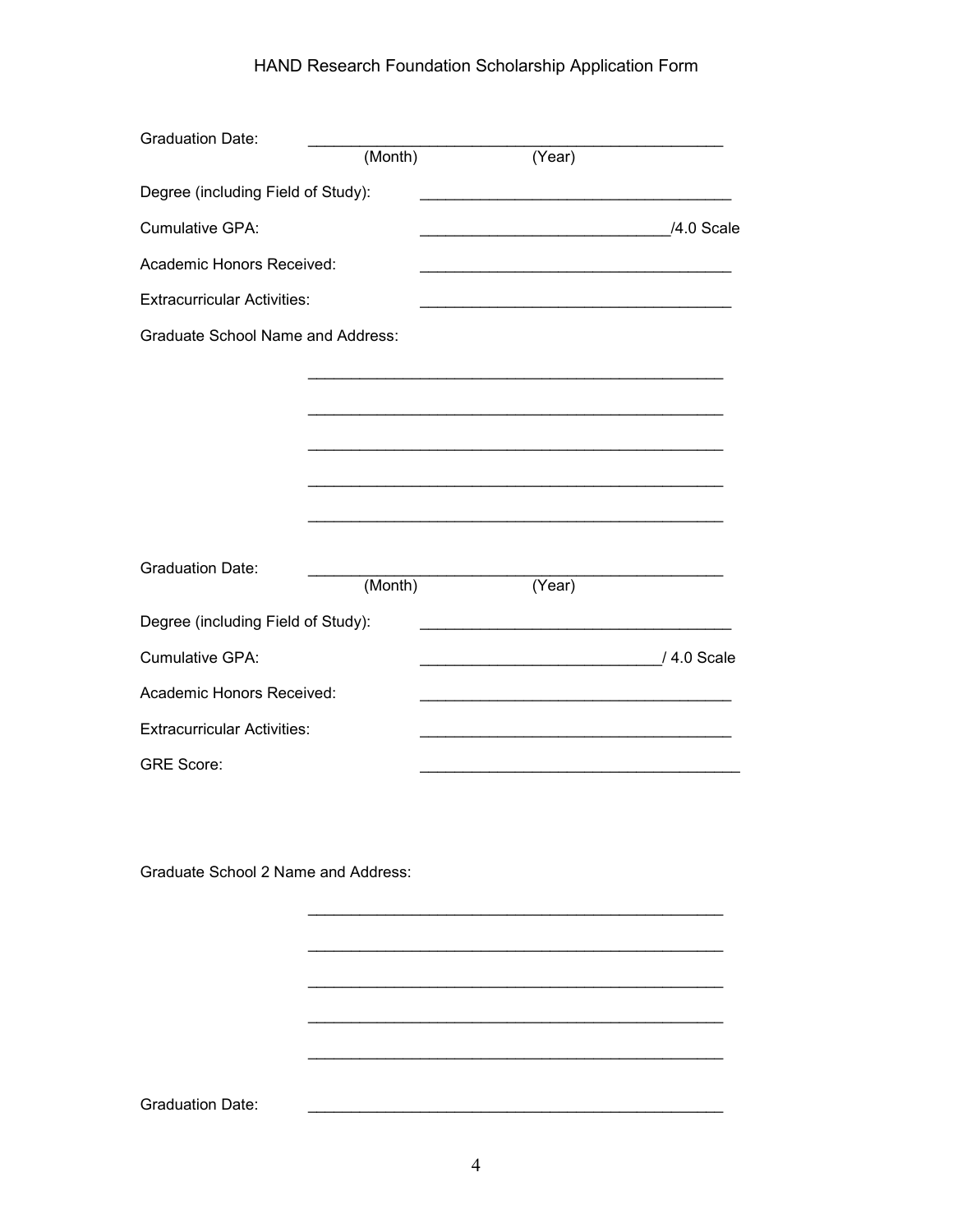|                                                       | (Month)               | (Year)                |        |             |
|-------------------------------------------------------|-----------------------|-----------------------|--------|-------------|
| Degree (including Field of Study):                    |                       |                       |        |             |
| Cumulative GPA:                                       |                       |                       |        | / 4.0 Scale |
| Academic Honors Received:                             |                       |                       |        |             |
| <b>Extracurricular Activities:</b>                    |                       |                       |        |             |
| <b>GRE Score:</b>                                     |                       |                       |        |             |
| Previous Experience                                   |                       |                       |        |             |
| Please list jobs you have held.                       |                       |                       |        |             |
| (Name of Company)                                     |                       | (Position Held/Title) |        | (Date)      |
| (Description of accomplishments and responsibilities) |                       |                       |        |             |
| (Name of Company)                                     |                       | (Position Held/Title) |        | (Date)      |
| (Description of accomplishments and responsibilities) |                       |                       |        |             |
| (Name of Company)                                     |                       | (Position Held/Title) |        | (Date)      |
|                                                       |                       |                       |        |             |
| (Description of accomplishments and responsibilities) |                       |                       |        |             |
| Please list all publications                          |                       |                       |        |             |
| (Title of Piece)                                      | (Name of Publication) |                       | (Date) |             |
| (Title of Piece)                                      | (Name of Publication) |                       | (Date) |             |
| (Title of Piece)                                      | (Name of Publication) |                       | (Date) |             |

Please list all presentations made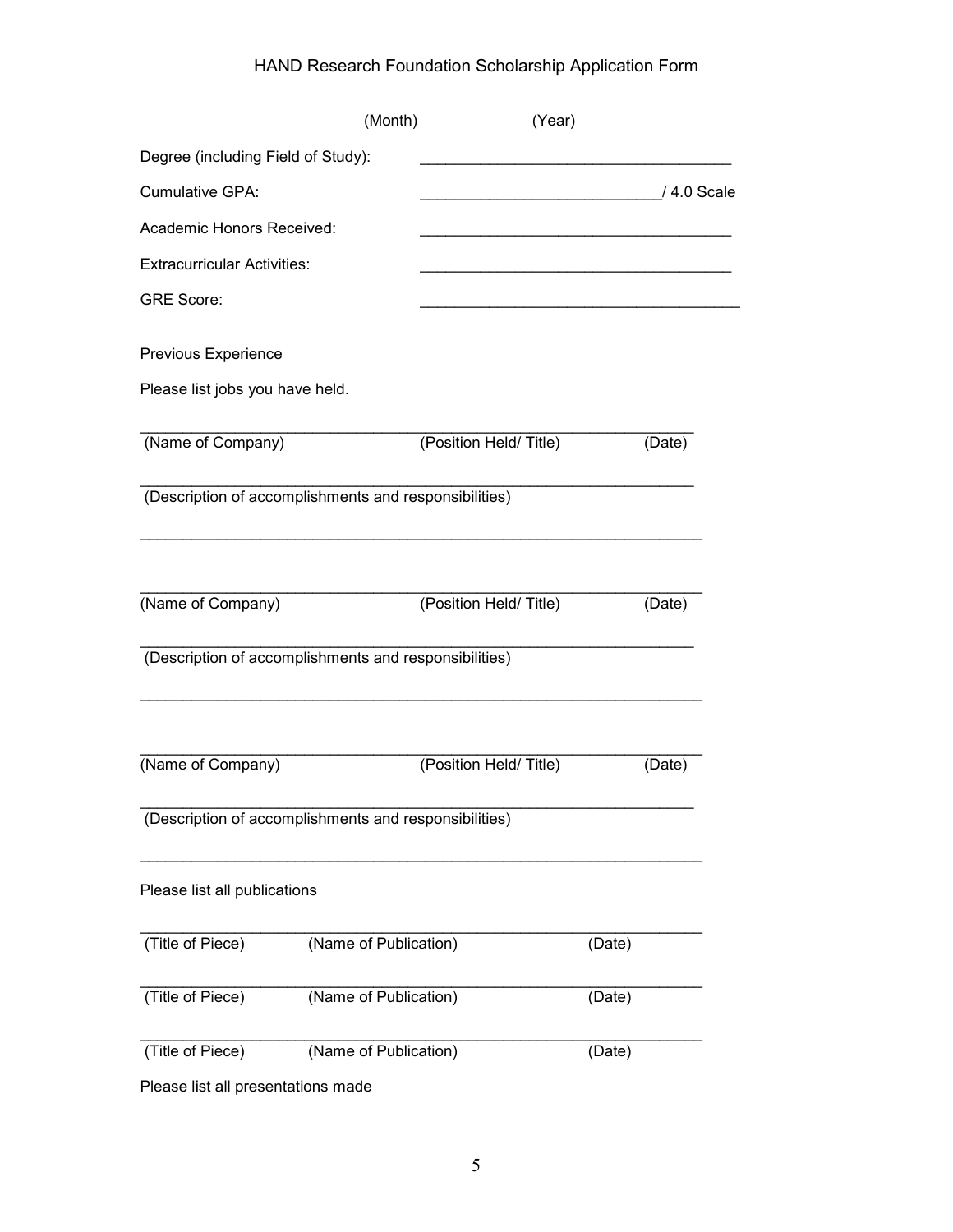|                         | (Title of Presentation) (Name of Conference/ Event)                                      | (Date) |
|-------------------------|------------------------------------------------------------------------------------------|--------|
|                         |                                                                                          |        |
| (Title of Presentation) | (Name of Conference/ Event)                                                              | (Date) |
|                         |                                                                                          |        |
|                         | (Title of Presentation) (Name of Conference/ Event)                                      | (Date) |
|                         |                                                                                          |        |
| PhD Program             |                                                                                          |        |
|                         |                                                                                          |        |
|                         | Please list the schools you have been admitted to and indicate which you are considering |        |

\_\_\_\_\_\_\_\_\_\_\_\_\_\_\_\_\_\_\_\_\_\_\_\_\_\_\_\_\_\_\_\_\_\_\_\_\_\_\_\_\_\_\_\_\_\_\_\_\_\_\_\_\_\_\_\_\_\_\_\_\_ \_\_\_\_\_\_\_\_\_\_\_\_\_\_\_\_\_\_\_\_\_\_\_\_\_\_\_\_\_\_\_\_\_\_\_\_\_\_\_\_\_\_\_\_\_\_\_\_\_\_\_\_\_\_\_\_\_\_\_\_\_ \_\_\_\_\_\_\_\_\_\_\_\_\_\_\_\_\_\_\_\_\_\_\_\_\_\_\_\_\_\_\_\_\_\_\_\_\_\_\_\_\_\_\_\_\_\_\_\_\_\_\_\_\_\_\_\_\_\_\_\_\_ \_\_\_\_\_\_\_\_\_\_\_\_\_\_\_\_\_\_\_\_\_\_\_\_\_\_\_\_\_\_\_\_\_\_\_\_\_\_\_\_\_\_\_\_\_\_\_\_\_\_\_\_\_\_\_\_\_\_\_\_\_ \_\_\_\_\_\_\_\_\_\_\_\_\_\_\_\_\_\_\_\_\_\_\_\_\_\_\_\_\_\_\_\_\_\_\_\_\_\_\_\_\_\_\_\_\_\_\_\_\_\_\_\_\_\_\_\_\_\_\_\_\_ \_\_\_\_\_\_\_\_\_\_\_\_\_\_\_\_\_\_\_\_\_\_\_\_\_\_\_\_\_\_\_\_\_\_\_\_\_\_\_\_\_\_\_\_\_\_\_\_\_\_\_\_\_\_\_\_\_\_\_\_\_ \_\_\_\_\_\_\_\_\_\_\_\_\_\_\_\_\_\_\_\_\_\_\_\_\_\_\_\_\_\_\_\_\_\_\_\_\_\_\_\_\_\_\_\_\_\_\_\_\_\_\_\_\_\_\_\_\_\_\_\_\_

Personal Essay:

attending.

Please write an essay on your motivations for pursuing an economics in PhD and what your goals (short, medium and long-term) are with regards to your education, career and future. This essay should be about 500-1,000 words in length, typed and attached to your application.

Fellowship Statement:

Please write a short description of the ways that you would like to contribute to HAND Research Foundation and building a community of scholars. Please be as specific as possible, including an estimation of how much time you can commit to.